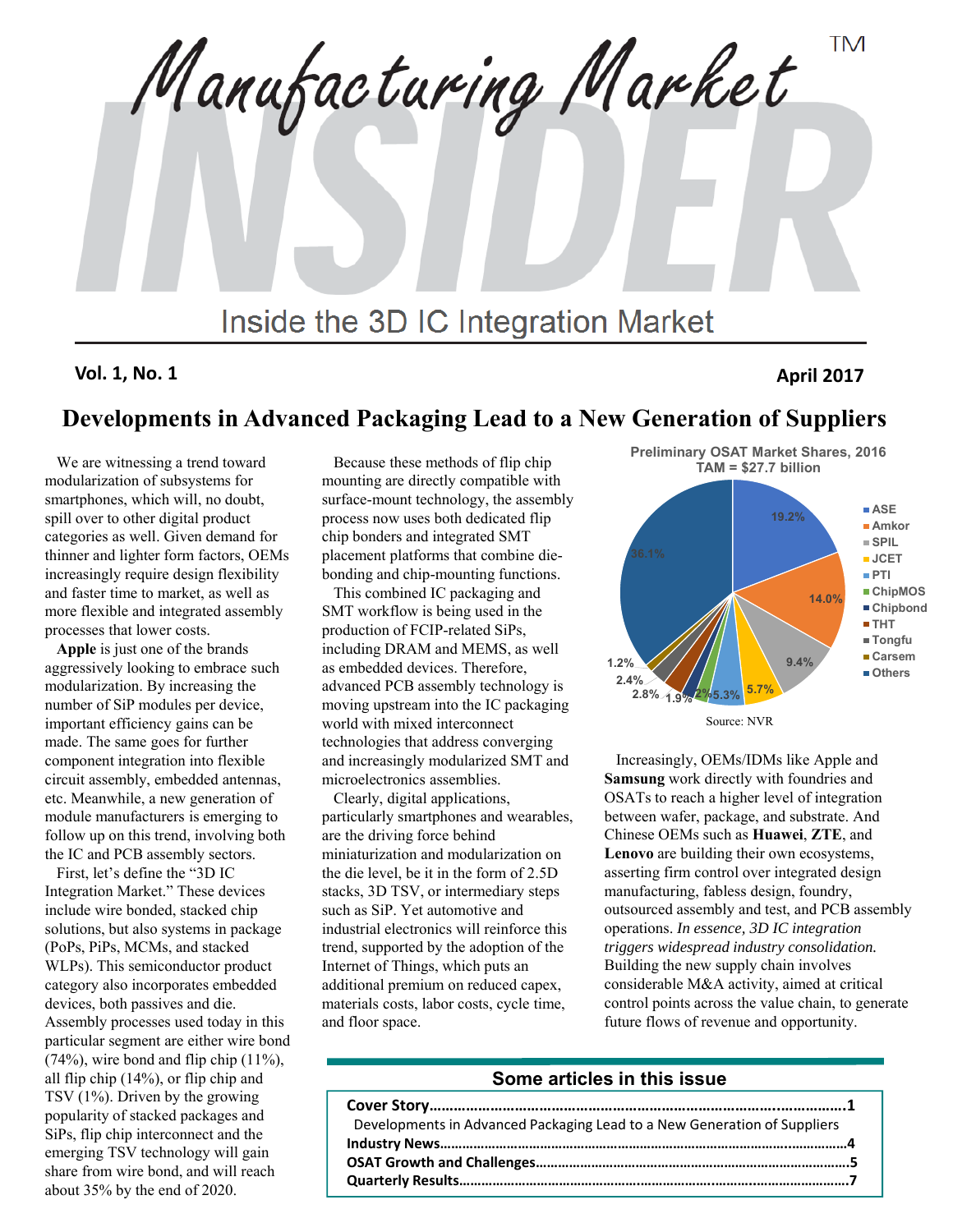The table at the bottom of this page shows five-year averages of the revenues, growth, and profitability of the top 15 foundries, along with the top 30 OSATs, EMS/ODMs, and back-end semiconductor production equipment (SPE) vendors. SPE suppliers have been consolidating in a low-growth environment where product and process complexity have gone up faster than the productivity improvements of their tools. Some EMS providers can afford to look upstream to the OSAT world in order to move up the technology curve and beat razor-thin margins. And many OSATs may want to stop worrying about price erosion, and get some help funding the capex required to capture margin from the foundries.

Back-end semiconductor and SMT equipment vendors like **ASMP** and **Siemens**, and **K&S** and **Assembléon** have already merged and streamlined product portfolios and supply chains to extend their market reach and capture higher margins. Some are now shipping 20–25% of their equipment to clients in the IC assembly industry. Customers include foundries such as **TSMC**, IDMs like **Intel** and **Micron**, OSATs (**Amkor**, **STATS ChipPAC**, and **Signetics**), PCB manufacturers (**AT&S**, **LG Innotek**, and **Unimicron**), and emerging modules players such as **Nari Technology** and **Wistron NeWeb**.

Likewise, we have seen early merger activity in the OSAT and EMS space. **ASE Group (ASE)** owns **Universal Scientific Industrial (USI)**, a global EMS provider with annual revenue of \$3 billion and a leading manufacturer of wireless modules for mobile devices. Together, they now offer customers a complete SiP solution, focused on biometric touch, sensors, wireless, power management, camera modules, RF front end, and lighting, and encompassing design to manufacturing and logistical integration. USI claims a 10–15% global market share in Wi-Fi SiP modules (Wi-Fi + Bluetooth + FM), and 50% allocation from Apple. Lenovo is another key customer.

ASE, also, is the majority partner in a joint venture (JV) with Japan's **TDK** in Kaohsiung, Taiwan, to manufacture IC embedded substrates, utilizing TDK's SESUB technology, which can realize a 60% reduction in the size of PMIC boards. Previously, most of the individual process steps used in embedded technologies were done by discrete semiconductor companies, with parts being shipped around the world. Thus, ASE and TDK have integrated, front to back, the entire process from bumping, to substrate, all the way up to assembly. The JV company may also provide part of TDK's production capacity for IC embedded substrates.

More than any other company, **Foxconn** seems to be taking the lead in building a vertically integrated mixed business model in its recent bid to acquire **Siliconware Precision Industries (SPIL)**, which has also been pursued by ASE. Foxconn clearly wants to position itself as the leading supplier of both EMS and IC module packaging services, and control and dominate the revenue real estate that comes from higher margin IC packaging services. Previously, it acquired **ShunSin Technology**, an SiP module manufacturer of RF power amplifiers, LNA and MEMS products, optical transceivers, and solar photovoltaic concentrator modules. SiP accounts for 85–90% of its revenue. Apple, **Avago**, **Qorvo,** and **Skyworks** are among its main customers.

Evidently, the need for miniaturization requires lower cost, which serves as an enabler of these vertically integrated manufacturing models. How far up the supply chain these companies will go remains to be seen, but *MMI* has observed that there is considerable activity in this space currently.

**Jabil Circuit** is active in the SiP module business, as evidenced by its acquisition of **AOC Technologies** in optical networking modules, and other internal investments in RF modules and in semiconductor photonics.

In an interview, Dan Gamota, Jabil's Vice President, observed that "EMS and IC packaging is an area that we are actively observing and have been watching for quite a while. Miniaturization is creating opportunities in different domains such as communications and networking, optics and cameras, automotive, consumer lifestyle products, wearables, aerospace, and healthcare, which are all benefiting from miniaturization and module integration. In some cases, we develop the capabilities in-house and in other situations we are better served through M&A activities."

In 2015, Jabil also expanded its diversified integration capabilities by acquiring **Kasalis**, a leading active alignment provider for camera and gesture-recognition modules.

Others, including **Flex**, **Sanmina,** and **Celestica**, have quietly initiated semiconductor packaging assembly and test projects, responding to the need of high-profile OEMs and IDMs for smaller, lighter, and faster packaging solutions. Also, many more ODMs are exploring modules and are pioneering in SiP, an area that traditionally has been dominated by OSATs. They seek to develop new or hybrid manufacturing models capable of contributing to faster time to market and lowering cost by creating miniature SiP modules. This is to be done all under one roof, rather than by three separate operations, as is currently the case.

**ASUSTeK**, which has a strategic ownership position in **Pegatron**, indirectly controls **AzureWave**, a wireless module provider, and **Kinsus Connect**, a major IC substrate supplier. AzureWave produces wireless communication and digital image processing–related module products. Its main customers include ASUSTeK, Pegatron, Google, and Xiaomi. In 2015, AzureWave became the supplier of the 3x3 MIMO Wi-Fi module card for Apple's iMac and Mac Pro. Also, it supplied Wi-Fi SiP modules for iPhones and iPads in 2016.

|                | Revenue<br>(\$M) | <b>CAGR</b> | Gross<br><b>Margin</b> | Operating<br><b>Margin</b> | <b>Net</b><br>Margin | Capex /<br><b>Sales</b> | Net Debt /<br><b>Equity</b> |
|----------------|------------------|-------------|------------------------|----------------------------|----------------------|-------------------------|-----------------------------|
| <b>FOUNDRY</b> | \$2.250          | 11.6%       | 32.4%                  | 23.4%                      | 20.1%                | 31.5%                   | $-5.9%$                     |
| <b>OSAT</b>    | \$887            | 3.3%        | 17.8%                  | 8.0%                       | 4.4%                 | 17.1%                   | 29.4%                       |
| <b>EMS</b>     | \$6,635          | 2.6%        | 7.4%                   | 2.9%                       | 2.2%                 | 1.8%                    | $-14.6%$                    |
| <b>SPE</b>     | \$1,374          | $-5.5\%$    | 25.2%                  | 7.3%                       | 4.9%                 | 4.4%                    | 9.2%                        |

Source: NVR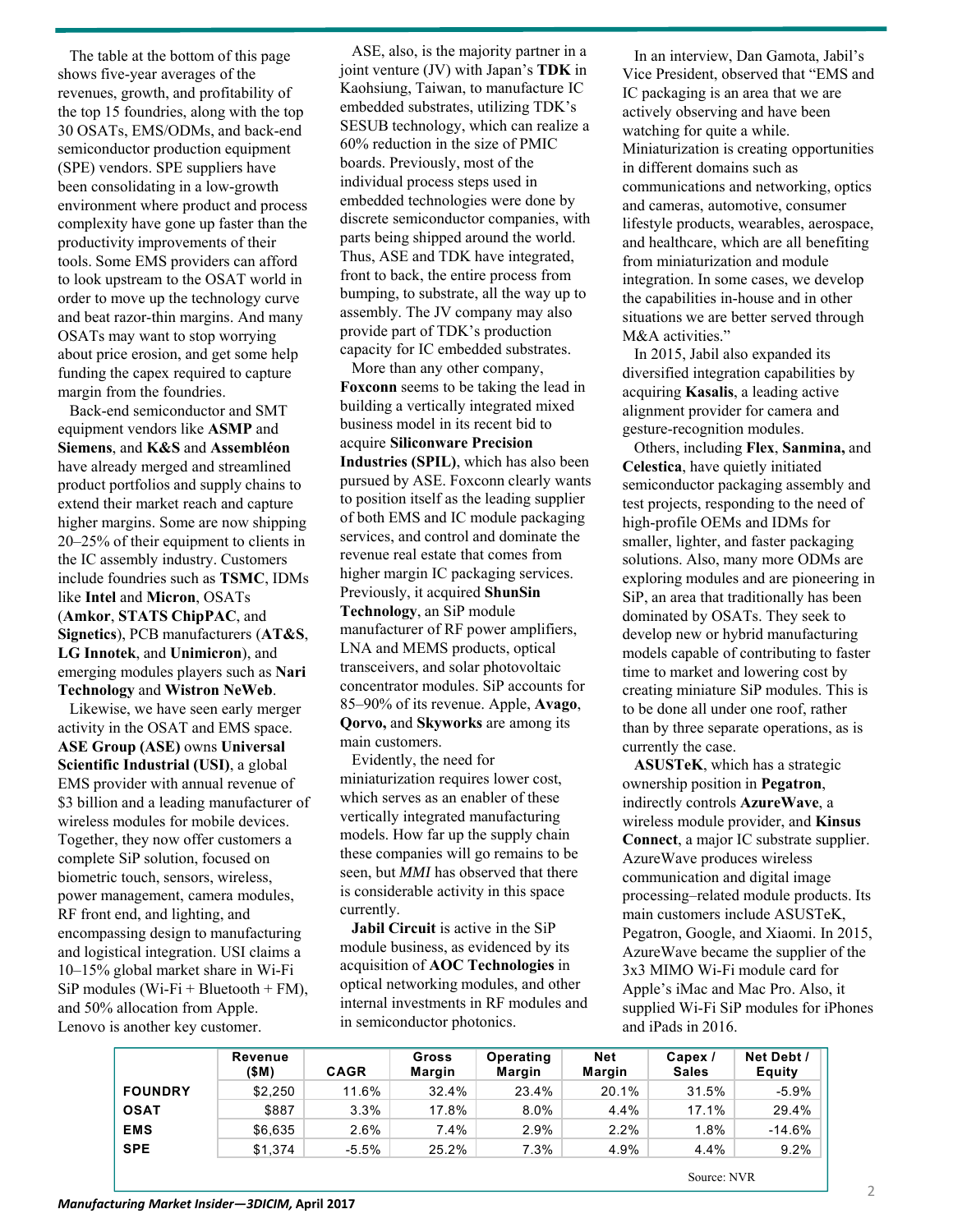Meanwhile, Kinsus has gained significant traction in the communication IC market, involving FC-CSP, WB-CSP, and SiP. Its major customers include **Qualcomm**, **Broadcom**, **Altera**, **Xilinx**, and **MediaTek**.

**Compal Electronics** has been building a strategic relationship with **ChipBond**, which also controls **Chipmore**, both OSATs. In addition, Compal controls **Arcadyan**, previously a JV company owned by **Philips** and **Accton**, which provides broadband access, multimedia and wireless technology, and wireless equipment and devices to telecom operators and consumer electronics vendors and retailers. Major products include broadband (AD, IP-STB, and LTE, 60– 65% of sales) and AP/gateway and Wi-Fi modules.

Compal also works with **Aptos**, previously a JV company owned by **UMC** and **Hon Hai**, in which **Toshiba** now holds a major stake through **Global NAND Flash**, its second largest fab. Aptos is mainly engaged in packaging and testing of NAND flash– related products and expanding into the microSD assembly field. Through innovative research and development, Aptos has also successfully developed and integrated various system-inpackage technologies and applications in the past few years.

Other examples include **Acer**, the cradle of TSMC, which has a strategic relationship with **Wistron** and **Qisda**.

Wistron NeWeb (WNC), which designs and manufactures wireless connectivity products aimed at the smart home, automotive connectivity, and mobile communications markets.

Further, TSMC and **Delta Electronics**  jointly control **Cyntec**, a leading component maker for miniaturized and highly integrated products. Cyntec, the world's largest notebook power choke maker, successfully penetrated the communication arena, including tier-one and Chinese handset makers, by supplying 0201/01005 resistors, small chokes, RF components, etc.

Finally, there is **Quanta Computer**, which controls **Quanta Microelectronics** (**QMI)**, a company

that designs and manufactures SiP modules for handheld devices, PCI-E modules for PCNB, mini-PCI modules for embedded applications, and USB dongles. QMI also offers highly integrated solutions with Wi-Fi, Bluetooth, GPS, and DVB-H functions in a single module.

So, who will assemble these SiPs? Currently, the leading suppliers are the OSATs, of which ASE is the market leader (see chart showing OSAT market share, page 1). These subcontractors are familiar with the design tools for modules or packages, including electrical and thermal modeling and antenna design, and have a history of obtaining die from many sources. Also, they have fine-pitch wire, die, and flip chip bonding capabilities, and provide EMI shielding and package test capability.

On the other hand, EMS suppliers have good ability to purchase and manage materials through the supply chain, can provide components from multiple sources, and have high-throughput SMT machines capable of bare die, flip chip bonding, and passive device placement. There is no technical reason why EMS companies could not perform SiP and embedded die assemblies.

Vertical integration has been a consistent industry trend over the last decade. As mentioned, there has been a major battle raging between ASE and Foxconn over the assets of SPIL, while the industry is preparing for a volume ramp-up of fan-out wafer-level packaging (FO-WLP), which will probably materialize in 2018. SPIL has been evaluating various vertical cooperation opportunities since 2010 and ASE has been exploring growth potential, focusing on its EMS and testing and packaging capability.

Before the introduction of SiP, the key EMS process was to mount components onto PCBs, enabled by surface-mount technology. Upstream and downstream alliances can help generate potential synergies with OSATs and the development of SiP and other semiconductor modules underlying innovative products such as the next iPhone.

In the next issue, *MMI—3DICIM* will focus attention on **Samsung, LG Electronics, Panasonic, Toshiba, Fujitsu,** and the China axis, particularly companies such as **BYD, China Resources, China Electronics, Datang,** and **Nantong Huada Microelectronics**.

ASE Group is moving downstream into the EMS world (USI) and upstream into the embedded PCB world (TDK), while pursuing vertical integration in the OSAT space (SPIL) and diversification into modules territory (AcSiP) to expand its market.

Foxconn/Hon Hai is aggressively moving upstream from the traditional PCB assembly world into IC modules (ShunSin), embedded PCBs (Zhen Ding), and even IDM/OEM to pursue higher margins.



Source: NVR

*Manufacturing Market Insider—3DICIM,* **April 2017** 3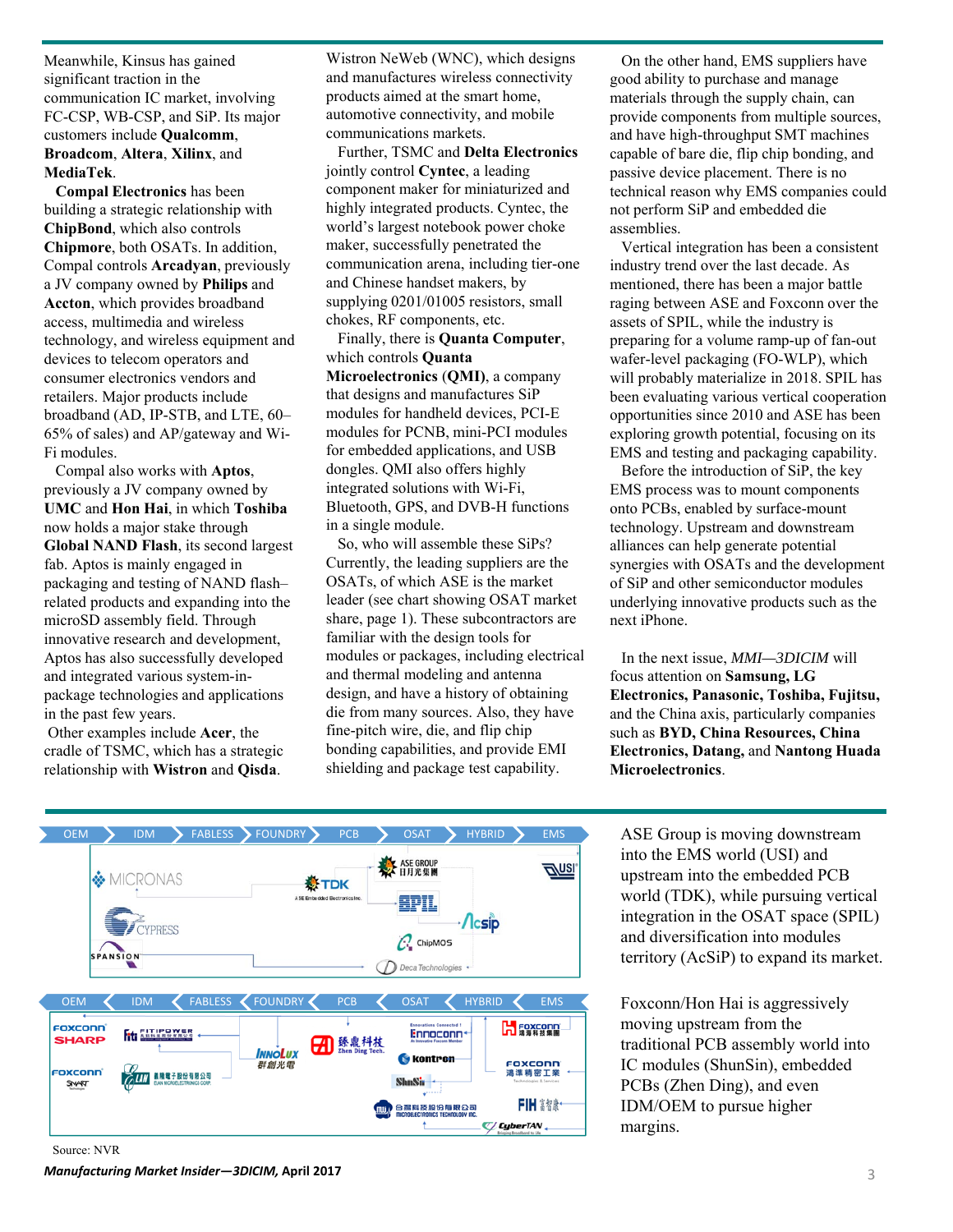# *Industry News*

## **Standard Proposed to Link Fabs and EMS Facilities**

The industrial Internet of Things is poised to take a step linking the wafer fab to the PCB factory.

As contract manufacturers move beyond processes such as wire bonding to bumping, they are starting to buy equipment used in wafer fabs. The shift is motivating vendors to call for the electronics manufacturing service (EMS) sector to adopt automation standards already in use in fabs.

"EMS companies continue to increase their manufacturing volume of products with components such as bare die, MEMS, and optical devices, requiring more IC-like assembly equipment, precision placement processes, greater cleanliness, and twoway communications between tools and factory systems, blurring the distinction among EMS companies, OSATs, and foundries," said Dan Gamota, vice president of strategic capabilities, engineering, and technology at **Jabil Circuit**.

Some customers say they want the thread of data that follows their products through the design and fabrication stages to continue to flow through to final systems assembly.

"All of this now demands production tools that can communicate using a standard protocol," Gamota said. "It could serve the industry best if we started with something established that has shown its capacity to evolve, like a light version of

the SEMI Generic Model (GEM) for Communications and Control of Manufacturing Equipment," he said. Gamota called for adopting a version of the GEM standard because technology is evolving faster than companies' ability to start on something this fundamental from scratch.

The IPC packaging trade group recently conducted a survey on the topic through its connected-factory subcommittee. A key takeaway was the need for standards that keep up with the accelerating pace of technology change.

The SEMI trade group is sharing the survey results with PCB partners in Taiwan, Japan, and Korea. It hopes to organize a roundtable later this year. Last year, the Taiwan group released a proposal for a standard based on GEM.

A SEMI initiative in smart manufacturing is already working on sharing learning and extending established models from the wafer fab to final assembly.

The group is starting work on a guide to ease the integration of advanced automation for chip packaging. It also formed a collaboration to demonstrate cost savings in the fab from shared development of deep learning software to tackle common problem areas.

"Automating a packaging facility is an overwhelming task to start," said Hem Takiar, vice president of packaging engineering at **SanDisk**, who led the effort to automate SanDisk's packaging operation. "Integration of communication with suppliers and customers has to be an integral part of factory automation," he said.



*Manufacturing Market Insider—3DICIM,* **April 2017** 4

#### **Jim Walker Discusses New Semiconductor Industry Business Models**

Jim Walker, previously with **Gartner**, recently gave a plenary talk at the IMAPS Device Packaging Conference on the state of the semiconductor industry. His presentation contained some interesting perspectives on emerging new business models.

Projections for 2020 show wireless and computer will still account for about 50% of the overall market activity; automotive, storage, and industrial will show significant growth (7–9%) between now and then and account for ~30% of the total market combined.

Consolidation will continue: "…with semi companies sitting on \$135 billion in cash and profit margins decreasing, there is a need to diversify into new markets." Specifics include: – IoT-related M&A activity will drive consolidation in MCU, analog, and sensor technologies.

– Companies will initiate sales of unprofitable divisions and product lines to prepare for M&A.

– China will continue to buy or invest in US and EU companies, even as governments impose restrictions.

The industries' maturation will result in traditional business model changes.

OEMs and electronics brands are being bypassed by a direct relationship between the ODM/EMS and a nonelectronics brand owner/buyer who could be in any industry. This model emerged with operator-branded handsets, although those might be recognizable as **Nokia** or **Motorola**. This (brand) direct-to-ODM/EMS business model is good for chip suppliers but bad for traditional electronics companies.

Further, chip companies are being bypassed by a direct relationship between the foundry and the EMS/ODM company and the OEM the OEM direct model. For example, there could be chips designed by **Apple** or **Facebook** and manufactured by **TSMC**.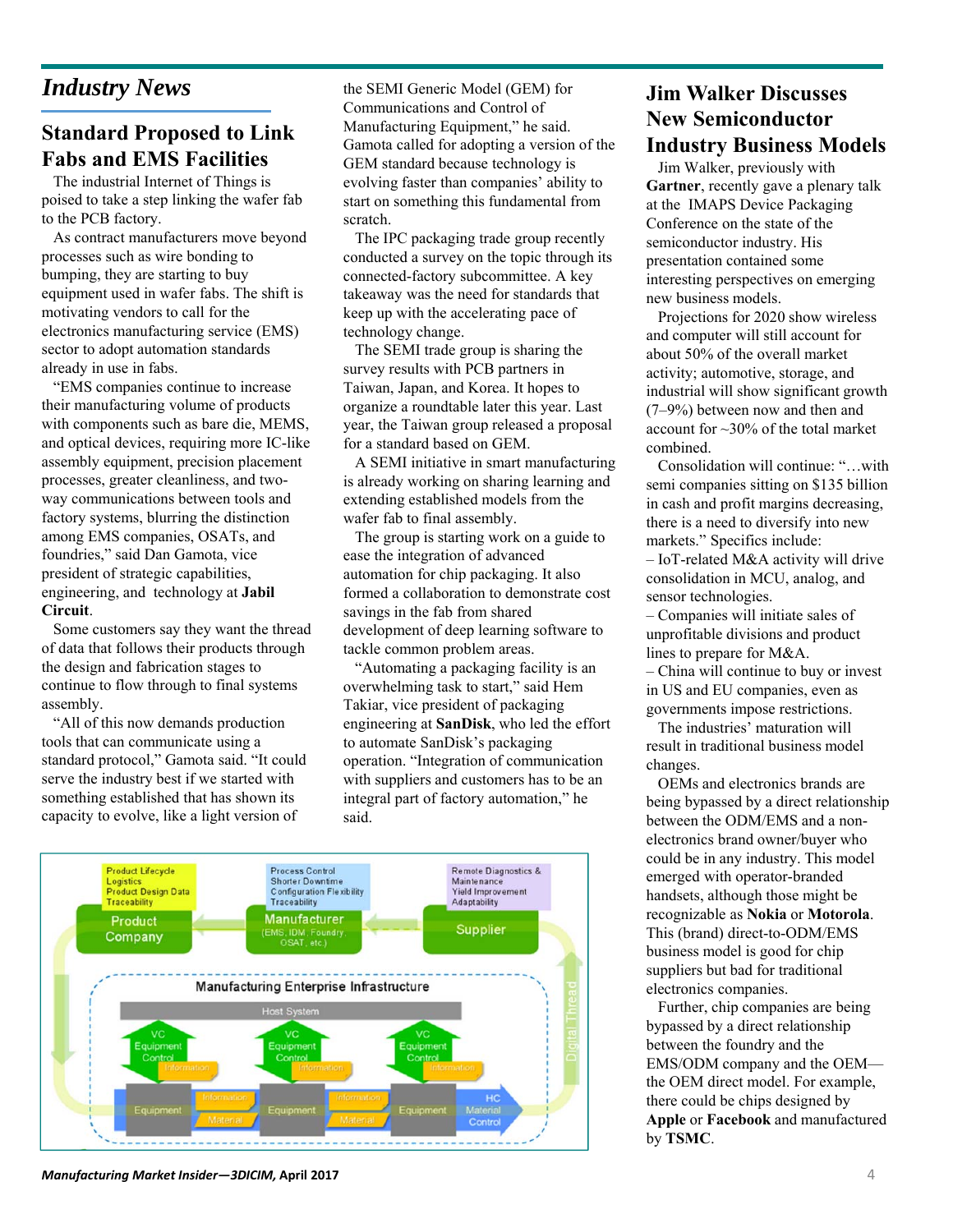Walker specifically suggests we keep an eye on **Hon Hai (Foxconn)**, which appears to be building strong and broad manufacturing capabilities through acquisitions of companies like Japan's **Sharp** and is currently bidding on the **Toshiba** memory business.

Packaging accounts for almost 17% (\$53 billion) of the \$265 billion electronics IC market. By 2020, 55% of all packaging is expected to be done at OSATs, with foundries like TSMC (and maybe others soon) becoming competitors with their own wafer-based packaging offerings, like InFO.

Walker sees a bright future for IoT packaging, but cautions that it is composed of many small to midsized applications, not one big one like the smartphone, and thus will require many custom packaging solutions.

## **OSAT Growth and Challenges**

**Apple**'s A10 is housed in **TSMC**'s high-density fan-out packaging technology, dubbed Integrated Fan-Out (InFO). This is prompting the OSATs to race each other and develop similar packages for smartphones and other applications. But most other smartphone OEMs haven't jumped on the fan-out bandwagon just yet. Fan-out provides more I/Os than existing solutions, but it's also more expensive.

System in package (SiP) and other segments integrating multiple dies in a single package are also projected to grow in 2017. "The revenue growth rate for the OSAT industry is expected to be higher going forward, driven by the emerging demand for SiP solutions," said Scott Sikorski, vice president at the **STATS ChipPAC/JCET** group.

The overall IC market is projected to grow by 4.7% in 2017, compared to 1.3% in 2016. The total IC packaging and test service market, which includes OSATs, foundries, and IDMs, is projected to reach \$56.6 billion in 2017, up 8% from 2016, according to NVR. Of that figure, the IDMs' in-house packaging and test sector is projected to have a share of \$26.3 billion in 2017, up from \$24.7 billion in 2016. The OSATs' packaging and test revenue is projected to reach \$30.3 billion





in 2017, up from \$27.7 billion in 2016. In total, capital spending for the OSATs alone is expected to reach \$2.4 billion in 2017, down 10% from 2016, according to Pacific Crest Securities. Among the OSATs, **ASE**'s capital spending is expected to be higher in 2017. **Amkor**'s capex is expected to be flat. The big spender is China's **JCET** group, which plans to boost its capital spending by 20% in 2017.

Customers insist that the OSATs cut their prices by 2–5% per year. "In order to put the capex in, you must have a bigger revenue base. The investments that you are making are also more expensive," said E. Jan Vardaman, president of **TechSearch**. The increase in costs fuels M&A to support the development, manufacture, and commercialization of expensive package types.

ASE, Amkor, and several companies in China are the most active players in the M&A arena.

ASE is still in talks to merge with **SPIL**. Under the plan, the two companies will form a holding company. Last year, ASE invested \$60 million in **Deca**, a subsidiary of **Cypress**. Deca is a developer of fanout packaging technology.

In 2016, Amkor increased its

ownership in **J-Devices**, Japan's largest OSAT, from 65.7% to 100%. Recently, Amkor signed a deal to

acquire **NANIUM**, a move that expands Amkor's efforts in fan-out.

In 2015, JCET, China's largest OSAT, acquired Singapore's STATS ChipPAC, a move that propelled China into the upper ranks of the OSAT business. Also, **Tianshui Huatian Technology**, China's second largest OSAT, acquired **FlipChip International**.

In 2016, **Nantong Fujitsu**, a Chinese OSAT, acquired an 85% stake in AMD's packaging and test operations in Asia. And **Tsinghua Unigroup** last year formed a JV with **ChipMOS**, a Taiwan OSAT. Yet Tsinghua's recent efforts to buy a stake in Taiwan's **Powertech** were scrapped.

#### **2.5D Die Stacking**

According to Raman Achutharaman, corporate vice president at **Applied Materials**, packaging can be divided into three main categories: high-end technologies like 2.5D/3D; midrange like SiP and WLP; and low cost like wire bond.

For years, the industry has been working on 2.5D to boost the bandwidth in devices which include a package, interposer with throughsilicon vias (TSVs), and dies.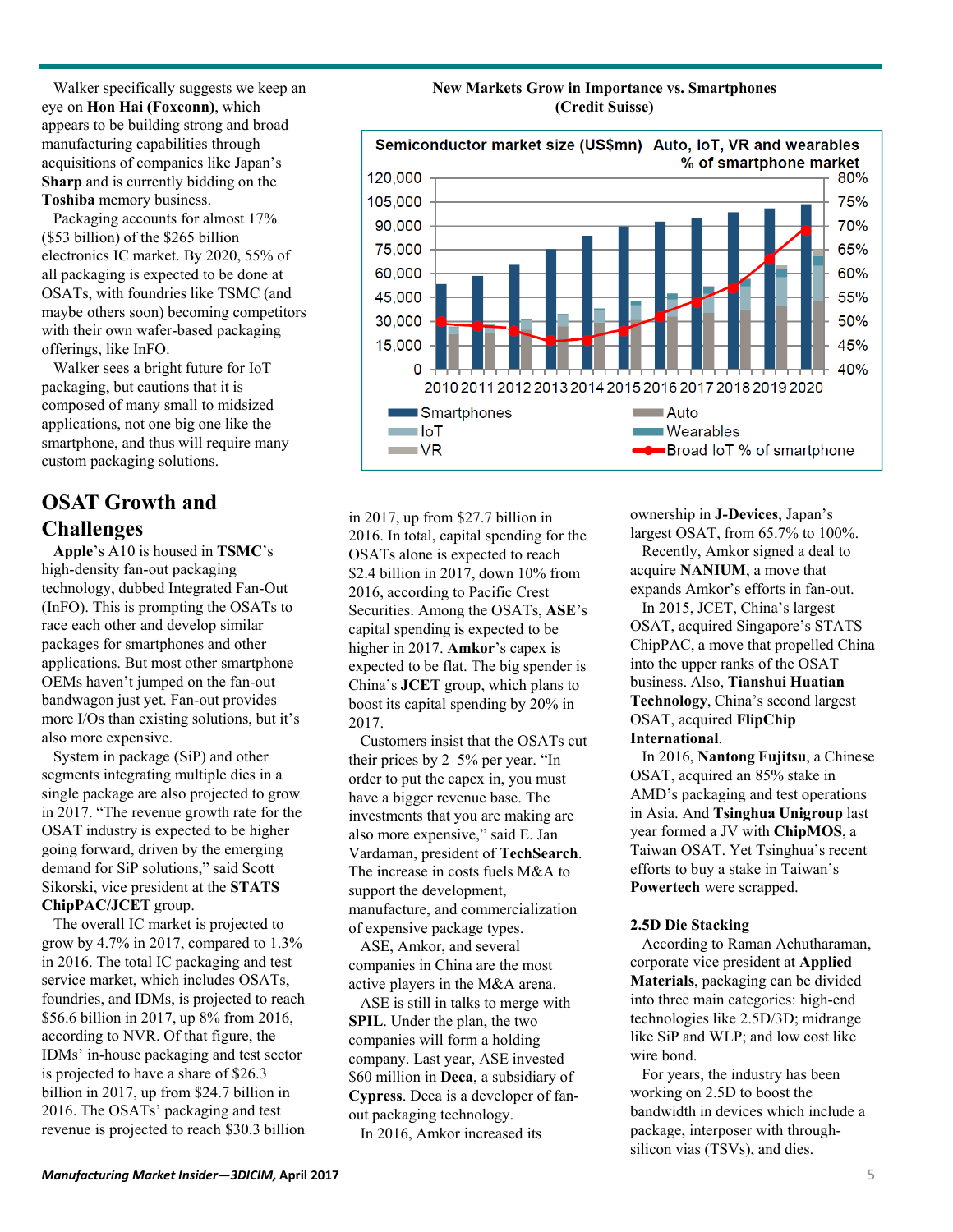19%

**BEOL** 

2.5D and 3D stacking make sense as it becomes harder to "put everything on a single system-on-chip (SoC) amid soaring design and manufacturing costs at leadingedge nodes. A portion of the road map now requires multi-die modules," said David McCann, vice president of packaging R&D and operations at **GlobalFoundries**.

Although 2.5D has gained traction in high-end applications, such as FPGAs, graphics chips, and networking applications, the big issue in becoming a mainstream technology is cost. Still, the market for TSV technology will grow at a rate exceeding 10% over the next five years, according to Yole.

#### **SIP and WLP**

WLP involves packaging an IC while it is still on the wafer. Basically, WLP involves two technologies: chip-scale packaging (CSP) and fan-out. In fan-out, individual dies are embedded in an epoxy material. The interconnects are fanned out in the package, enabling more I/Os. Fanout does not have an interposer, making it cheaper than 2.5D.

Traditionally, smartphone OEMs have used package-on-package (PoP) technology, which involves stacking a memory package on top of an application processor package. Since it runs out of steam at thicknesses of 0.5 to 0.4 mm, Apple moved from PoP to TSMC's fan-out package in the iPhone 7. Still, until the cost drops, many OEMs may stick to PoP, so the fan-out market for smartphones is limited. For this reason, TSMC and the OSATs are pushing FO in a number of markets beyond the smartphone.

The total FO market, including power management, baseband, automotive, consumer, and industrial applications, is expected to grow from \$244 million in 2014 to \$2.5 billion by 2021.

Test

**Die Assembly** 

**TSV Creation Yield** 

Loss **Raw Interposer Cost** 

**Wafer Bumping** 

According to STATS ChipPAC's Sikorski, "New OSAT TAM for fanout WLP will be in the area of SiP. These designs will support complex functionality, especially for mobile applications and emerging markets, such as IoT, wearables, MEMS, sensor modules, and infotainment." In WLP fan-in, the I/Os are placed over the solder balls. These packages are limited to about 200 I/Os and 0.6-mm profiles. They are low-cost solutions with small form factors, ideal for analog chips, power management ICs, and RF devices. Smartphone makers are happy to adopt them.

Fan-in is running into competition against SiPs, however, as they increasingly incorporate power management and RF devices. Whilst proliferating in the mobile market, more of the packages typically tied to WLCSP are moving into the multi-chip modules related to SiP. Integrated passive devices are ending up inside SiP modules as individual components rather than standalone WLCSP. This, in turn, has prompted analysts to lower forecasts for fan-in packages from 9% to 6% from 2015 to 2021.

#### **Wire Bond Keeps Stitching**

Traditional wire bond packages still make up 82% of the total chip packaging market, except for the MCP segment. BGAs, quad flat packages, and a plethora of legacy packages are based on wire bond. In total, the growth rate for wire bond packages is 6%, according to **Kulicke & Soffa**, a supplier of wire bonder equipment.

The fan-out wafer-level package is considered an intermediate option between the 2.5D and the organic substrate system in package (SiP).

Whether FO-WLP can accelerate its development depends on yield and cost. With sufficient improvement, companies like **MediaTek**, **HiSilicon**, **Oppo**, and **Vivo** will join the bandwagon, and FO-WLP will likely see an explosive expansion. 2017 should be the year for trials with mobile customers, while 2018 will be the year for volume deployments, though fortunately we do not see TSMC extending into advanced packaging beyond its InFO package for Apple in 2017.

### **Smartphone Shipments by Taiwan OEMs, ODMs to Decline 40% in 1Q17**

*DigiTimes* reports that shipments of smartphones by Taiwan-based brand vendors and ODMs are expected to decline 39.6% year on year to below 10 million units in the first quarter of 2017. Taiwan's brand vendors and ODMs shipped a total of 13.22 million smartphones in the fourth quarter of 2016, up 7% q-o-q but down 26.3% year on year.

Most clients of Taiwan's ODMs will hold back their orders in the first quarter. **Sony Mobile Communications**  will reduce its orders significantly for old models in the first quarter due to product transition, while shipments of new models by ODMs **Compal Electronics** and **Arima Communications** to the Japan-based

vendor are unlikely to pick up until the second quarter.

**Wistron** will receive no more new orders from **BlackBerry** starting in the first quarter, as the Canada-based vendor has closed its handset hardware business, while orders from **LG Electronics** to Arima in the first quarter will also be lower than those placed a quarter earlier.

For all of 2016, smartphone shipments by Taiwan's brand vendors and ODMs declined 32.6% year on year to 51.59 million units, the lowest level in five years. **ASUSTek Computer**, **HTC**, and Compal were the three makers that saw their yearly shipments surpass 10 million units each in 2016, with ASUSTek taking the top spot.

**3D Packaging Cost Drivers** 2.5D Cost Drivers Smm x 7mm 1 Silicon interposer, 1 large ASIC, and 4 HBM stacks **TSV Creation Assembly Yield Yield Loss** 7% Test 1% **TSV Reveal** Wafer Bumping 6% 11% **Yield Loss** 15%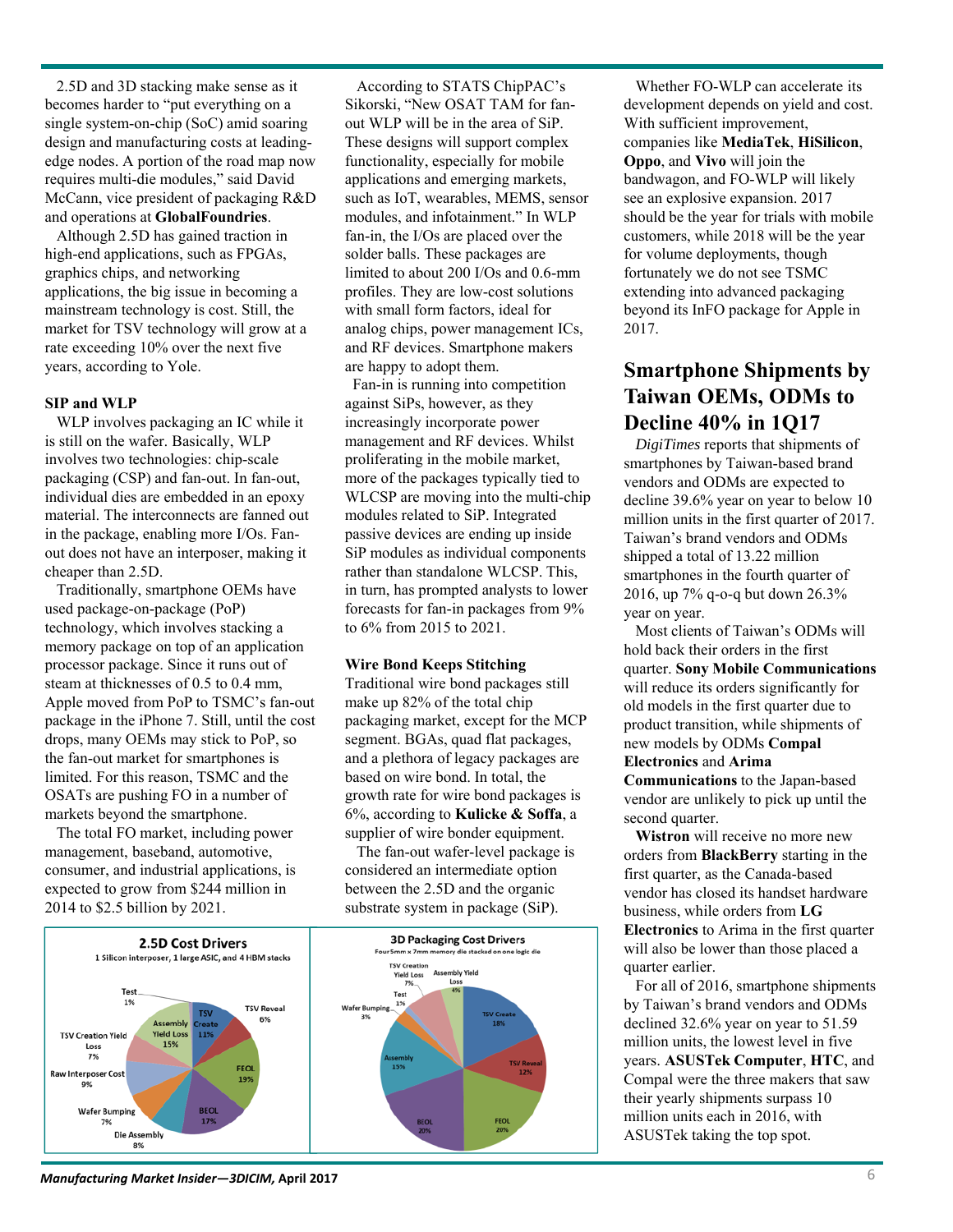# *Quarterly Results*

## **Advanced Semiconductor Engineering Eying Market Share Gains**

In 4Q2016, **ASE**'s consolidated sales grew 6% q-o-q, with the back-end business up 1% q-o-q on some upside across end markets. EMS was broadly in line with a  $+11\%$  q-o-q increase on SiP ramps for **Apple**. Profitability was higher, with consolidated gross margin/operating profit margin at 19.9%/10.5%, which management attributed to its focus on lifting SiP profitability. For 1Q2017, ASE is guiding its back-end business down from the normal slowdown in both Android and iOS. The EMS business, also, will decline, but it is balancing its production load better through the year.

ASE is rebalancing its SiP business (three key projects) in order to improve profitability and gain new customers in 2017. The company expects to return to market share gains in 2017 in advanced packaging (flip chip and bump wafer-level packaging). Management believes ASE will outperform +3–7% y-o-y semiconductor growth in 2017, and is not seeing the softness linger into 2Q17, as reported by TSMC. Some wafer supplies may have been built up in response to the tight 28 nm stocks through last year causing slowdowns at the foundry vs. the back end; **MediaTek** noted that its inventory will increase exiting 1Q2017.

ASE expects higher capex spending to result in bigger investments in fan-out wafer-level packaging and copper pillar bumping and intends to expand FO-WLP capacity from 10k wpm to 25k wpm by 2017, compared to **JCET/STATS**' 36k wpm eWLB capacity.

ASE is reportedly among the back-end suppliers for the upcoming iPhone series, and is expected to perform relatively strongly compared with other back-end houses during the peak season, according to *MMI*'s sources. ASE estimates that orders from Apple will be more than 60 million ICs per quarter, the sources noted.

The **ASE–SPIL** deal is still in

progress. Regulatory filings have been approved by the Taiwan FTC, and are now under review with China's MOFCOM. Management is also cooperating with the US FTC's investigation. The company still expects to close the deal in 2017, subject to approval by ASE, SPIL's shareholders, and relevant authorities.

#### **Amkor Technology: Subseasonal 1Q17, Likely Recovery in 2Q17**

Sales improved slightly in 4Q2016, with profitability trending up. Sales were reported at US\$1,022 million, down 6% q-o-q due to seasonal correction and inventory adjustments in smartphones, offsetting more stable consumer, networking, and automotive earnings. GMs were basically flat at 19.7%, excluding a 250-basis-point insurance recovery, which boosted GMs to 22.2% versus 19–23% guidance.

Based on company guidance for 1Q2017, sales will probably come in at  $-8-16\%$  q-o-q due to inventory corrections and a seasonal lull in China's smartphone market. On lower utilization and higher operating expenses from the K5 ramp, gross margin and operating margin will likely decline to the 15%/3% levels, with net near break-even.

Business should normalize after Q1, and Amkor's target for 2017 could slightly outgrow semis due to greater Chinese sales (5% of sales in 2016, compared to 30% for Taiwan peers), and automotive sales (25% of sales), plus adding fingerprint IC customers and SiP (20% of sales) with rising RF content.

In February, Amkor announced it would acquire **NANIUM** in order to strengthen its FO-WLP capabilities. NANIUM has a solid 12" WLP production line. The company will add 1% in sales by adding NANIUM's single-die fan-out to its portfolio in 2Q2017.

Capex for 2017 will be maintained at US\$500 million, implying about US\$200 million free cash flow and some debt repayment.

# **Powertech Technology: Rebound Expected After 1Q17 Seasonal Decline**

PTI's sales were up 7% q-o-q in 4Q2016, with strength across the board. Gross margin was up to 22.7% on higher utilization, although operating margins went down to 16.4% on higher R&D expenses and capacity ramp-up.

1Q2017 will probably see a q-o-q decline due to a seasonal slowdown in logic IC assembly and fewer working days, offsetting its ramp-up of Xian DRAM production and healthy NAND demand. Momentum should pick up in April and grow in 2Q2017.

PTI management hopes to outperform its back-end growth projection of 7% in 2017. The company should continue to outgrow the industry, with drivers including (1) the ramp-up of Xian assembly with **Micron** from 5% of sales to 10% of sales by mid-2017; (2) the addition of **Intel** turnkey assembly, test, and SSD SMT assembly  $(\sim3-5\%$  sales); (3) the 3D-NAND ramp-up from **Toshiba**; and (4) ongoing margin improvement and logic capacity expansion at its subsidiary, **Greatek**.

### **Jiangsu Changjiang Electronics Technology Reviews Placement Plan**

JCET guided net income for 2016 of Rmb99–114 million, up 90– 120% y-o-y from a low base of FY2015. The miss from consensus is likely due to the higher expectation of **STATS** and SiP business. Improved growth for STATS in 4Q2016, excluding **Apple**  SiPs, was supported by recovering major customers' orders.

Singapore STATS almost reached break-even in October. JCET has successfully phased in **HiSilicon** orders to Korea STATS and expected mass production in 2Q2017. This could improve Korea STATS's utilization and mix in 2H2017.